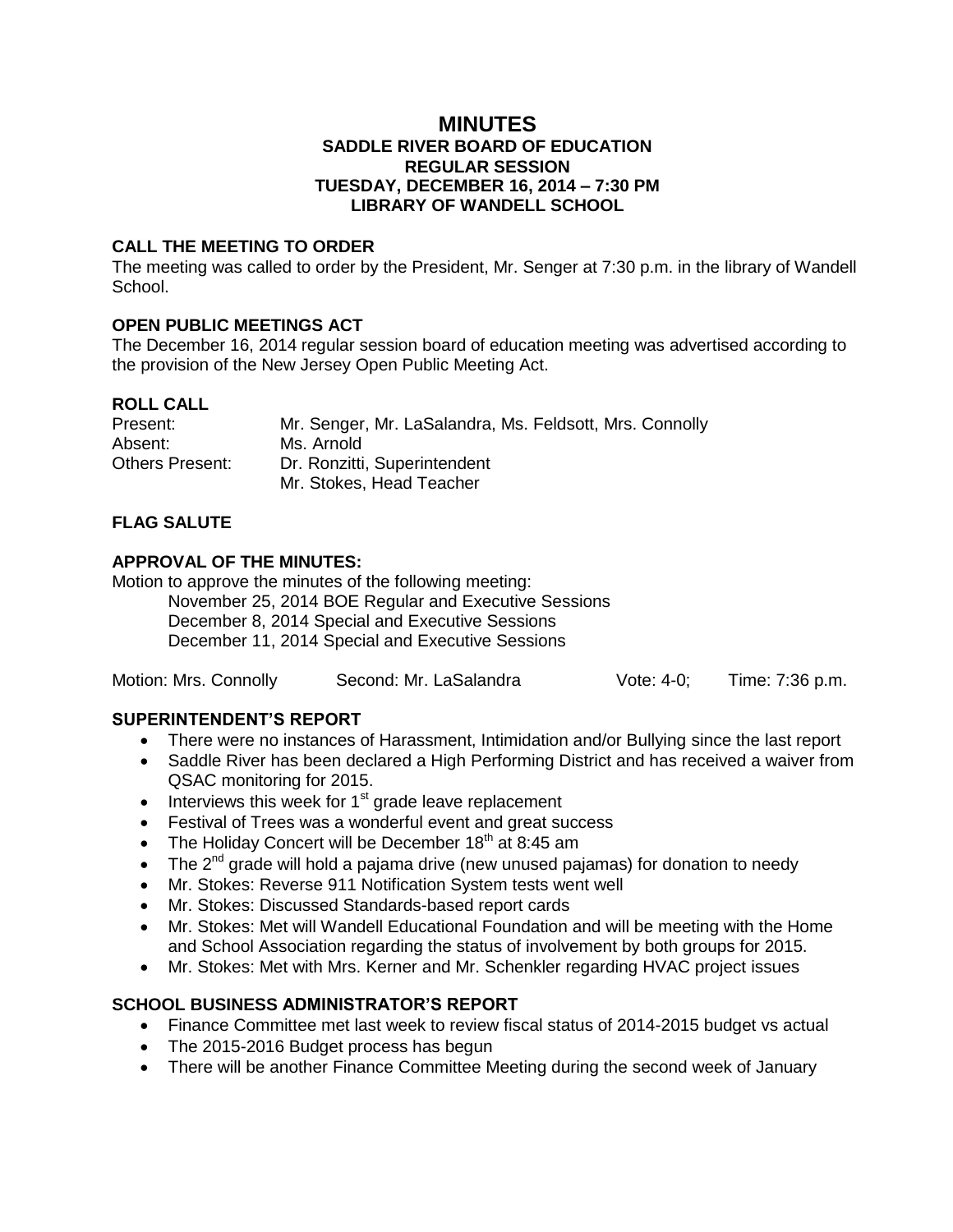### **BOARD PRESIDENT'S REPORT**

- HVAC project status: Moving forward, new website has been created and is on line
- Will have an informational meeting in early January 2015
- Attended Council Meeting approved the purchase of security equipment; generator will be part of a future bid

# **MEETING OPEN TO THE PUBLIC FOR DISCUSSION OF AGENDA ITEMS ONLY - none**

# **AGENDA ITEMS AS PER ATTACHED**

# **COMMITTEE REPORTS**

- 1. Finance/Budget Committee no report
- 2. Board Communications Committee website is online "Keep Wandell Warm"
- 3. Technology Committee no report
- 4. Curriculum Committee Mr. Lasalandra and Ms. Connolly will set up curriculum meeting
- 5. Renovation Committee no report
- 6. Wandell School Recreation Committee Thanks to Mr. Mastriano for spearheading baseball field improvements
- 7. Liaisons: Ramsey Board of Education no report Northern Highlands Regional High School – no report
- 8. Home and School Association Festival of trees event
- 9. New Jersey School Boards Association/NJSBA Legislative Committee meeting held at NHRHS, all attended
- 10. Policy Committee Second reading this evening; to be on-line in January
- 11. Health, Well-being, Safety and Transportation Committee no report
- 12. Liaison to Mayor and Council no report
- 13. Negotiations Committee Awaiting correspondence from SREA to initiate process
- 14. Search Committee Interviewing in process;  $2^{nd}$  round will be in January 2015

# **COMMENTS ON NON-AGENDA ITEMS**

Discussion of new Vice Principal position and other capital projects

# **MOTION TO ENTER EXECUTIVE SESSION**

WHEREAS Section 8 of the Open Public Meetings Act, Chapter 231, PL 1975, permits the exclusion of the public from a meeting in certain circumstances and WHEREAS the Board is of the opinion that such circumstances presently exist BE IT RESOLVED by the Saddle River Board of Education that:

The public shall be excluded from discussion of the hereinafter-specified subjects:

The general nature of these subjects is: Personnel and Superintendent Search

It is anticipated at this time that the above-stated subject matters will be made public when the Board determines them to be no longer prejudicial or when the board takes formal action.

Motion: Mr. Senger Second: Mrs. Connolly Vote: 4-0, motion carried Time: 8:05 p.m.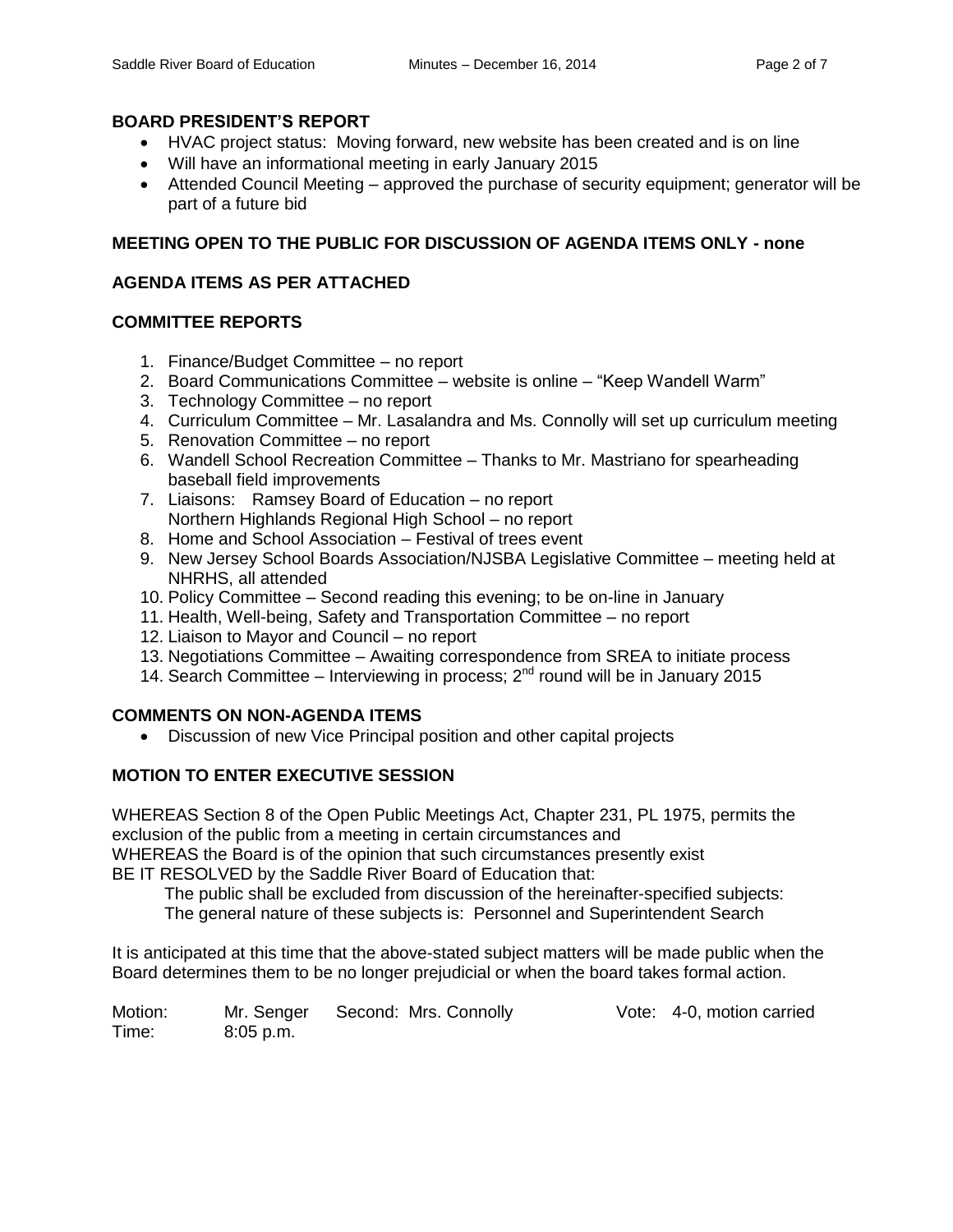# **MOTION TO ADJOURN EXECUTIVE SESSION AND MEETING**

Motion: Mr. Senger Second: Ms. Feldsott Vote: 4-0, motion carried<br>
Time: 8:55 p.m.  $8:55$  p.m.

Respectfully submitted,

Fred D. Palumbo Board Secretary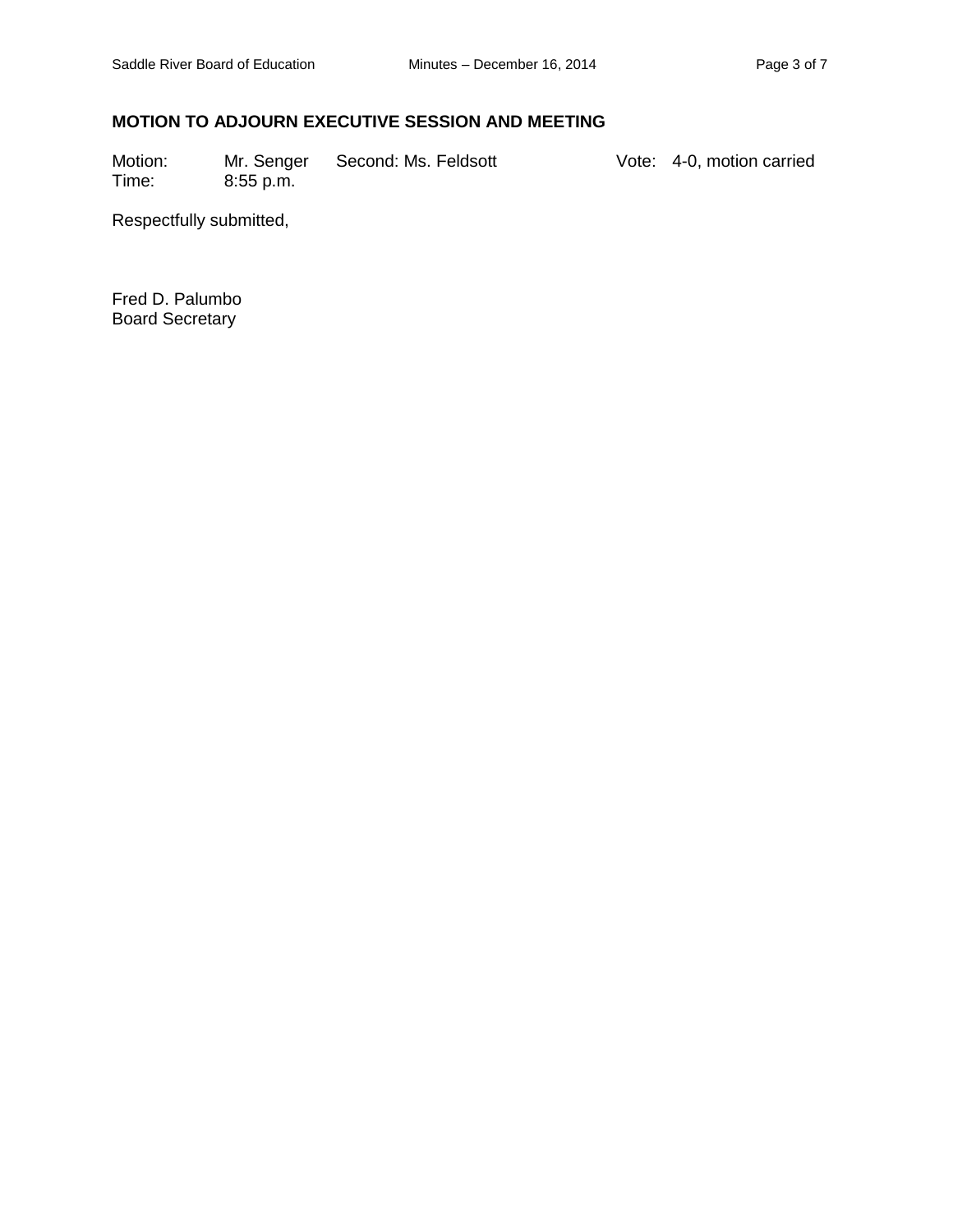#### **SADDLE RIVER BOARD OF EDUCATION TUESDAY, DECEMBER 16, 2014 RESOLUTIONS – SUMMARY**

#### **ADMINISTRATION**

A-802 Second Reading – Saddle River School District Policies A-803 Acceptance of Donation from Wandell School Education Foundation A-804 Approval to Amend the Saddle River Long Range Facilities Plan A-805 Acceptance of Waiver – Extension of QSAC Review

#### **HUMAN RESOURCES**

HR-1126 Job Description – Vice-Principal

#### **EDUCATION**

E-775 ESY – Special Education – GW Middle School, Ridgewood, NJ – 2014 E-776 Auditory Process Testing – HUMC E-777 Tuition – Special Education – Clear View School – 2014-2015

#### **FINANCE**

F-2172 Payment of Bills – December 2014

F-2173 Line Item Certification

F-2174 Appropriation Transfers – November 2014

F-2175 Board Secretary Report – November 2014

F-2176 Treasurer Report – November 2014

F-2177 Agreement – Treasurer and Board Secretary Report

F-2178 Travel – Huston

F-2179 Transfer from Capital Reserve to Capital Outlay Account (1)

F-2180 Transfer from Capital Reserve to Capital Outlay Account (2)

F-2181 Transfer from Capital Reserve to Capital Outlay Account (3)

F-2182 Transfer from Capital Reserve to Capital Outlay Account (4)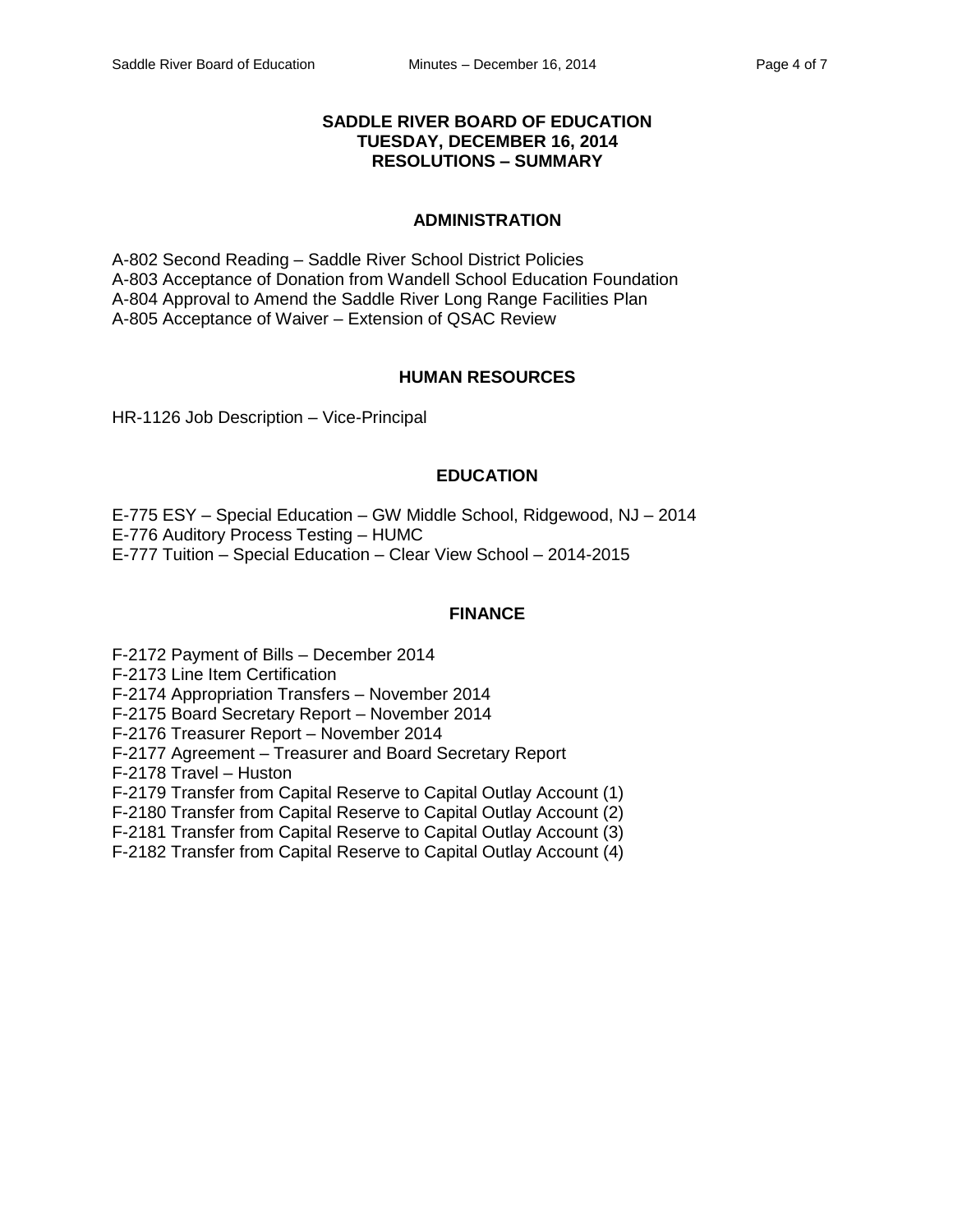### **ADMINISTRATION**

# **A-802 SECOND READING – SADDLE RIVER SCHOOL DISTRICT POLICIES**

BE IT RESOLVED to approve the second reading of the Saddle River Board of Education policies as customized for the Saddle River School District by the New Jersey School Boards Association and filed in the Board Policy Book on file in the Saddle River School District administrative offices.

### **A-803 ACCEPTANCE OF DONATION FROM WANDELL EDUCATION FOUNDATION**

BE IT RESOLVED that the Saddle River Board of Education graciously accepts a donation from Wandell School Education Foundation in the amount of \$8,732.46 to be used for Phase II of Wandell School's iPad Initiative (cases, apps and charging stations).

### **A-804 APPROVAL TO AMEND THE SADDLE RIVER SCHOOL DISTRICT LONG RANGE FACILITY PLAN**

BE IT RESOLVED to approve the amendment of the Saddle River School District Long Range Facilities Plan to include a total roof replacement project.

### **A-805 ACCEPTANCE OF WAIVER - EXTENSION OF QSAC REVIEW**

BE IT RESOLVED that since the Saddle River School District remains a high performing district in accordance with QSAC metrics for 2014-2015, it accepts a waiver from the NJ Department of Education granting a three-year extension on its full QSAC review.

### ALL ADMINISTRATION MOTIONS BUNDLED FOR SINGLE VOTE:

Motion: Ms. Feldsott **Second: Mr. Senger** Vote: 4-0

### **HUMAN RESOURCES**

# **HR-1126 JOB DESCRIPTION – VICE-PRINCIPAL**

BE IT RESOLVED, upon the recommendation of the Superintendent, that the Saddle River Board of Education approves the creation of a new Job Description for the title "Vice-Principal" which position will be responsible to the Principal/Superintendent.

#### ALL HR MOTIONS BUNDLED FOR SINGLE VOTE:

Motion: Mrs. Connolly Second: Mr. Senger Roll Call Vote: RA: Absent IF: Yes JC: Yes JL: Yes HS: Yes

# **EDUCATION**

### **E-775 ESY – SPECIAL EDUCATION – GEORGE WASHINGTON MIDDLE SCHOOL – RIDGEWOOD, NJ – SUMMER 2014**

BE IT RESOLVED to approve payment for extended school year-related costs assessed by the Ridgewood Board of Education in the amount of \$479.00 for one Saddle River special education student.

# **E-776 AUDITORY PROCESS TESTING – HACKENSACK UNIVERSITY MEDICAL CENTER**

BE IT RESOLVED to approve the Hackensack University Medical Center – Department of Audiology to provide an Auditory Processing/Hearing Acuity Evaluation for a Saddle River Special Education student for a fee not to exceed \$769.00.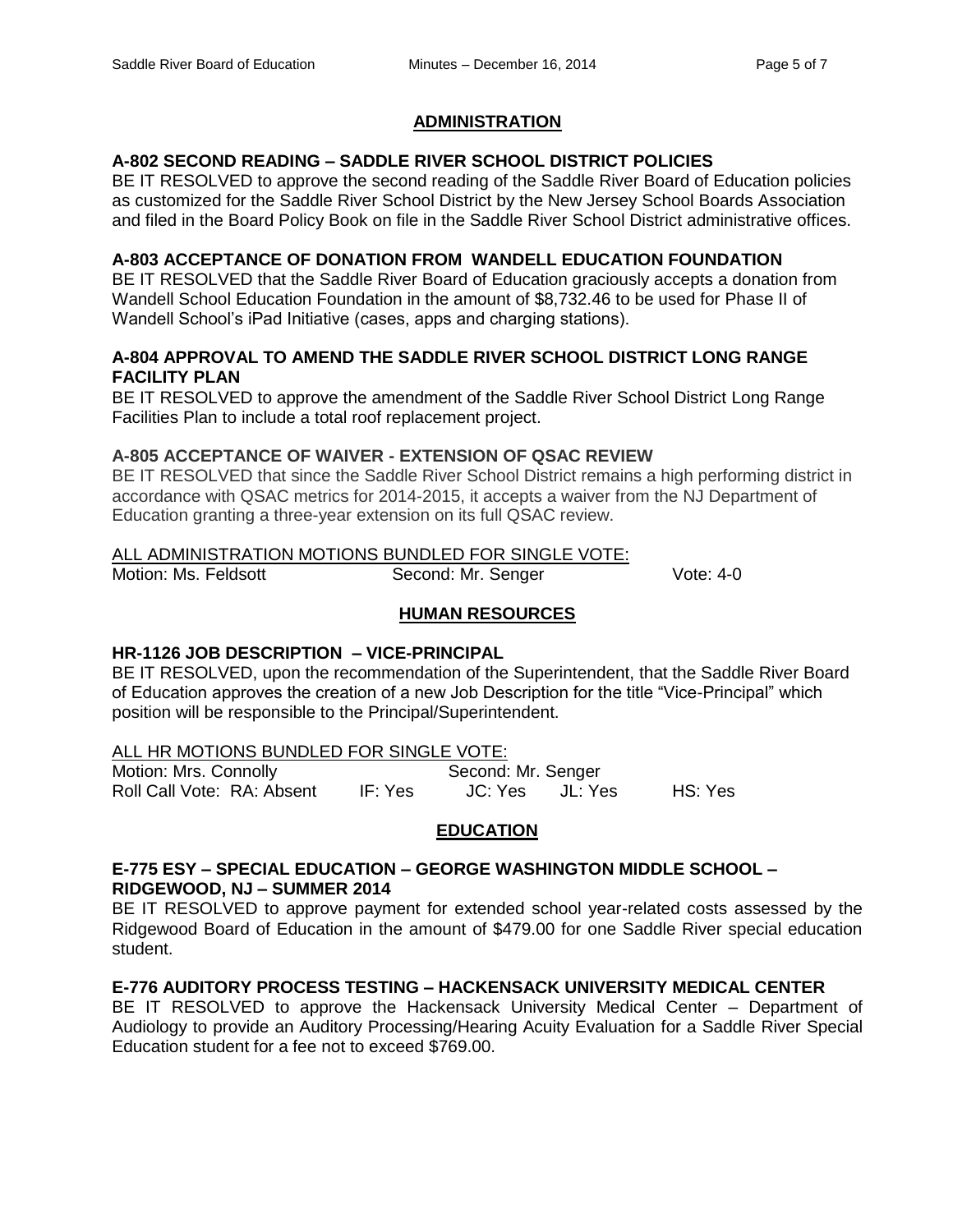# **E-777 TUITION – SPECIAL EDUCATION – CLEAR VIEW SCHOOL - 2014-2015**

BE IT RESOLVED that the Saddle River Board of Education authorizes the placement of one Saddle River special education student, to attend Clear View School in Briarcliff Manor, NY, for the school year 2014-2015, beginning December 8, 2014 through June 30, 2015 in an amount of \$44,017.

ALL EDUCATION MOTIONS BUNDLED FOR SINGLE VOTE: Motion: Ms. Feldsott **Second: Mr. Senger** Vote: 4-0

# **FINANCE**

### **F-2172 PAYMENT OF BILLS – DECEMBER 2014**

BE IT RESOLVED that the payment of bills for December 2014 as per the bill lists on file in the business office be approved.

### **F-2173 LINE ITEM CERTIFICATION**

BE IT RESOLVED that in compliance with NJAC 6:20-2A-10(e) that the Board of Education certifies that no major account or fund has been over-expended and that as of this report, sufficient funds are available to meet the District's financial obligations for the remainder of the fiscal year.

### **F-2174 APPROPRIATION TRANSFERS – NOVEMBER 2014**

BE IT RESOLVED that the appropriation transfers for the month of November 2014 as per the list on file in the business office be approved.

### **F-2175 BOARD SECRETARY REPORT – NOVEMBER 2014**

BE IT RESOLVED that the Reports of the Board Secretary for the month of November 2014 be approved.

#### **F-2176 TREASURER REPORT – NOVEMBER 2014**

BE IT RESOLVED that the Treasurer's Report for the month of November 2014 be approved.

# **F-2177 AGREEMENT – TREASURER'S AND BOARD SECRETARY'S REPORTS**

BE IT RESOLVED that the Saddle River Board of Education states that the Report of the Treasurer of School Moneys and the Report of the Secretary of the Board of Education for the month of November 2014 are in agreement and on file in the Board Secretary's Office.

#### **F-2178 TRAVEL – HUSTON**

BE IT RESOLVED that the Saddle River Board of Education approves the following staff travel:

| Who:<br>What: | <b>Bonnie Huston</b><br>Workshop - "Effectively Dealing with Disruptive Students"                 |
|---------------|---------------------------------------------------------------------------------------------------|
| Where:        | Fairfield, NJ                                                                                     |
| When:         | January 20, 2015                                                                                  |
| Why:          | <b>Professional Development</b>                                                                   |
| Costs:        | Mileage and tolls: approximately \$14.00<br>Registration: \$229.00<br>Total: \$243.00 (estimated) |